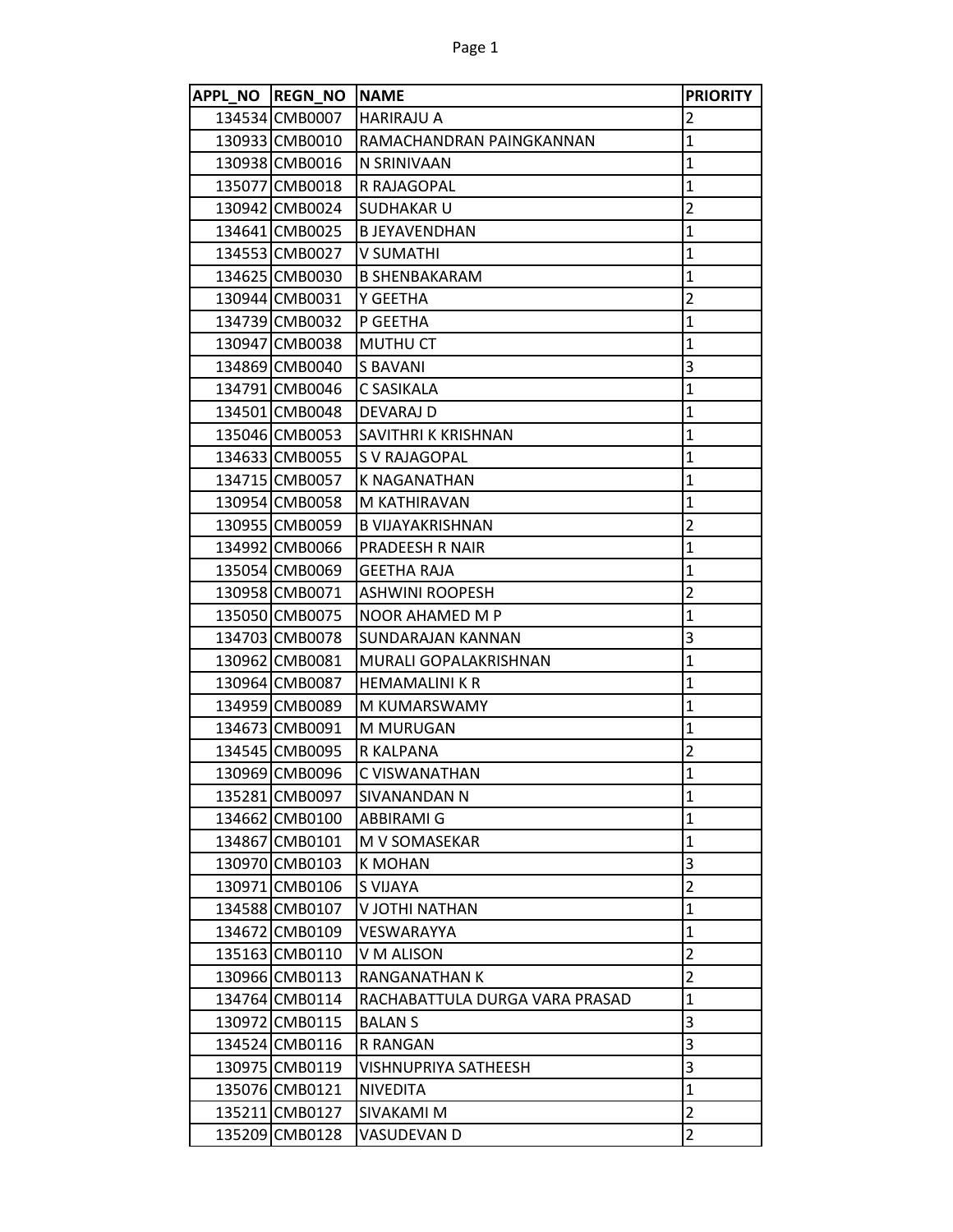|        | APPL NO REGN NO NAME |                               | <b>PRIORITY</b> |
|--------|----------------------|-------------------------------|-----------------|
|        | 135210 CMB0129       | <b>SUBASH B</b>               | $\overline{2}$  |
|        | 134635 CMB0130       | R BALASUBRAMANIAN             | 1               |
|        | 130981 CMB0132       | <b>MANI SRIDHAR</b>           | $\mathbf{1}$    |
|        | 130982 CMB0133       | <b>ELAVARASI R</b>            | $\overline{2}$  |
|        | 134747 CMB0134       | R MANJULA                     | $\mathbf{1}$    |
|        | 134558 CMB0135       | AL ANNAMALAI                  | $\mathbf{1}$    |
|        | 130984 CMB0139       | SAKTHI SARAVANAKUMAR P        | $\overline{2}$  |
|        | 130986 CMB0142       | <b>MEHANATHEN N</b>           | $\overline{2}$  |
|        | 134974 CMB0144       | P S VENKATASUBRAMANIAM        | $\mathbf{1}$    |
|        | 130988 CMB0145       | GOKUL S                       | $\overline{2}$  |
|        | 130990 CMB0147       | RAMESHBABU CHIRADALA          | 1               |
|        | 134819 CMB0151       | V ABDUL MAJEED                | $\mathbf{1}$    |
|        | 134647 CMB0154       | R SUBRAMANIAN                 | $\mathbf{1}$    |
|        | 134689 CMB0155       | SUBRAMANIAN D L               | 3               |
|        | 130995 CMB0156       | AJAY KUMAR MISHRA             | 1               |
|        | 135212 CMB0160       | P DENUPREMA                   | $\overline{2}$  |
|        | 131003 CMB0165       | VITHYA SANKAR NAVEEN          | 3               |
|        | 134788 CMB0166       | J E MADHU BABU                | $\overline{2}$  |
|        | 134964 CMB0167       | P SURESH KUMAR                | $\mathbf{1}$    |
|        | 131004 CMB0168       | <b>MANOHARAN M</b>            | 1               |
|        | 134960 CMB0169       | KARUNAIMURUKAN A              | $\mathbf{1}$    |
|        | 134961 CMB0170       | SETHUMAGESWARAN M S           | $\mathbf{1}$    |
|        | 131005 CMB0173       | G JOSEPH PRABHAKAR            | 1               |
|        | 134807 CMB0176       | <b>B HARIBABU</b>             | $\overline{2}$  |
|        | 135088 CMB0180       | SHANKAR PERSETLA              | $\mathbf{1}$    |
|        | 135033 CMB0182       | S SEKAR                       | $\mathbf{1}$    |
|        | 134515 CMB0184       | NAGENDRAKUMAR ST              | $\overline{2}$  |
|        | 131011 CMB0188       | <b>VANIYAN V SANTHAKUMARI</b> | $\mathbf{1}$    |
|        | 131012 CMB0189       | M V BALASUBRAMANIAN           | $\mathbf{1}$    |
|        | 131014 CMB0191       | A THILAKAVATHI                | $\mathbf{1}$    |
|        | 131016 CMB0197       | <b>RAMYA V</b>                | 2               |
|        | 134744 CMB0199       | A SUDALAIYANDI                | $\mathbf{1}$    |
|        | 135388 CMB0200       | RAMANATHAN LAKSHMI            | $\mathbf{1}$    |
|        | 134681 CMB0202       | DR MISS V PUSHPANJILI         | $\mathbf{1}$    |
|        | 131020 CMB0205       | <b>CT SANTHI</b>              | $\overline{2}$  |
|        | 131021 CMB0206       | C SETHUKKARASI                | $\overline{2}$  |
|        | 134948 CMB0207       | R KANDASWAMY                  | $\mathbf{1}$    |
|        | 131022 CMB0208       | S KALAISELVAN                 | $\mathbf{1}$    |
|        | 131023 CMB0209       | <b>K SENGUTTUVAN</b>          | $\overline{2}$  |
|        | 131026 CMB0211       | H M SUBRAMANIAN               | $\mathbf{1}$    |
|        | 131028 CMB0212       | MARUPALLI SURESH KUMAR        | $\mathbf{1}$    |
|        | 131029 CMB0213       | R SEKAR                       | $\overline{2}$  |
|        | 131031 CMB0219       | C MANONMANI                   | $\mathbf 1$     |
|        | 135471 CMB0220       | AZHAGUDURAI A                 | $\mathbf{1}$    |
|        | 131032 CMB0221       | P KARTHIK PONRAJ              | $\overline{2}$  |
| 134951 | <b>CMB0222</b>       | SANJAY KUMAR CHAKRAVARTI      | $\overline{2}$  |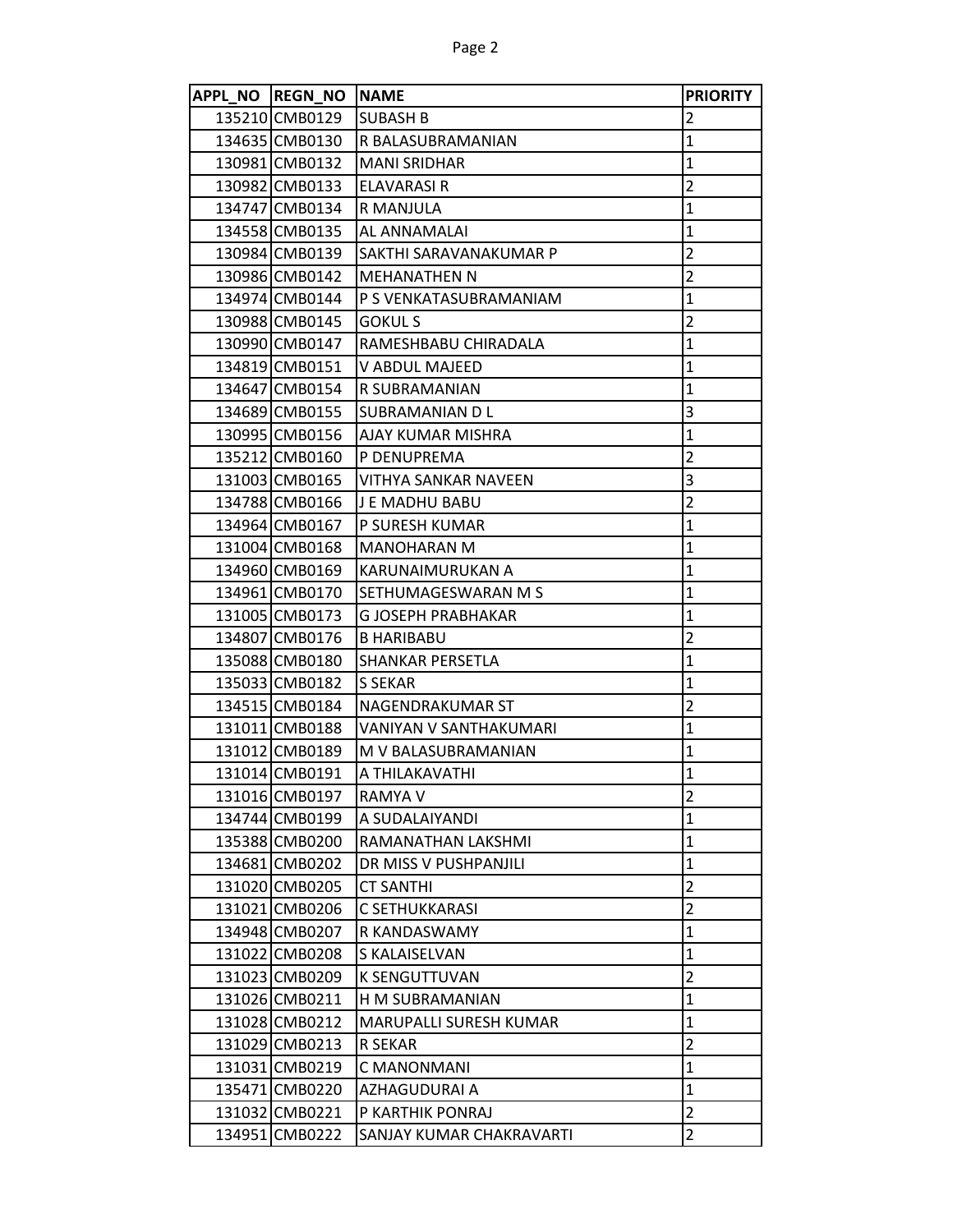| APPL NO REGN NO NAME |                                | <b>PRIORITY</b> |
|----------------------|--------------------------------|-----------------|
| 131035 CMB0228       | P K CHENDURPANDI               | 1               |
| 134952 CMB0230       | <b>GOMATHY G</b>               | $\overline{2}$  |
| 131039 CMB0232       | <b>SRINIVASAN R</b>            | $\mathbf{1}$    |
| 134953 CMB0233       | M H NOORULLAH                  | $\mathbf{1}$    |
| 135147 CMB0235       | T V L N MALLIKARJUNA RAO       | $\mathbf{1}$    |
| 134781 CMB0240       | <b>G SIVAKUMAR</b>             | $\mathbf 1$     |
| 131048 CMB0241       | <b>VIETNAM V</b>               | $\overline{2}$  |
| 131042 CMB0245       | <b>NALINA R</b>                | $\mathbf 1$     |
| 131045 CMB0246       | A KARTHIKEYAN                  | $\mathbf 1$     |
| 131047 CMB0247       | S MEENAKSHI SUNDARAM           | $\mathbf{1}$    |
| 134663 CMB0248       | R SARAVANA KARTHEESAN          | $\mathbf 1$     |
| 135831 CMB0255       | <b>K SUNDAR</b>                | $\mathbf 1$     |
| 131055 CMB0256       | <b>G RADHA</b>                 | $\mathbf{1}$    |
| 135807 CMB0258       | L CHANDRASEKARAN               | $\mathbf 1$     |
| 135813 CMB0263       | NARAYANAN P.E.                 | $\mathbf{1}$    |
| 135844 CMB0267       | V SEKAR                        | $\mathbf{1}$    |
| 131062 CMB0276       | KALAIVANI M                    | 3               |
| 131063 CMB0277       | <b>THAIYALNAYAGI M</b>         | 3               |
| 131064 CMB0278       | <b>MOHAN KUMAR K</b>           | 3               |
| 131065 CMB0279       | D V SEKHAR                     | 3               |
| 131066 CMB0280       | LATHA M                        | $\overline{2}$  |
| 134993 CMB0281       | <b>BALASUBRAMANIYAM K</b>      | $\mathbf 1$     |
| 135690 CMB0282       | <b>P RAJKUMAR</b>              | $\mathbf 1$     |
| 135126 CMB0283       | D VISWANATHAN                  | $\mathbf{1}$    |
| 131067 CMB0284       | LS ANISH                       | 3               |
| 135717 CMB0285       | JEYARAM PANDIAN RS             | $\mathbf 1$     |
| 134892 CMB0287       | <b>SAVITHRIS</b>               | $\mathbf 1$     |
| 131070 CMB0290       | R JAYENDRANATH                 | $\mathbf{1}$    |
| 135687 CMB0292       | PACHAIYAPPAN SENTHILKUMAR      | $\mathbf{1}$    |
| 131072 CMB0293       | R SRINIVASAN                   | $\overline{2}$  |
| 135369 CMB0294       | <b>KANNAN S</b>                | $\mathbf 1$     |
| 135473 CMB0299       | S BHAGYARAJ                    | $\mathbf{1}$    |
| 135354 CMB0300       | SANTHASWARUBAN K-DUPLICATE APP | $\mathbf 1$     |
| 135074 CMB0303       | <b>BJAYAKUMAR</b>              | $\mathbf{1}$    |
| 135854 CMB0304       | M PADMA                        | $\mathbf{1}$    |
| 135464 CMB0309       | S ASHOK                        | $\mathbf{1}$    |
| 131078 CMB0311       | <b>RAM SAKAL</b>               | $\overline{2}$  |
| 135390 CMB0312       | C JITHESH                      | $\mathbf{1}$    |
| 135612 CMB0313       | <b>B SAMPATH KUMAR</b>         | $\mathbf{1}$    |
| 135423 CMB0315       | C KRISHNAMURTHY                | $\overline{2}$  |
| 135636 CMB0318       | <b>BABUR</b>                   | $\mathbf{1}$    |
| 131075 CMB0322       | THIYAGARAJAN SARAVANAN         | $\overline{2}$  |
| 135245 CMB0323       | S MUNIRATHINAM                 | $\overline{2}$  |
| 131080 CMB0328       | M MANIMEKALAI                  | $\mathbf{1}$    |
| 135633 CMB0333       | C R PARTHASARATHY              | $\mathbf 1$     |
| 134503 CMB0334       | <b>G KAVITHA</b>               | $\mathbf{1}$    |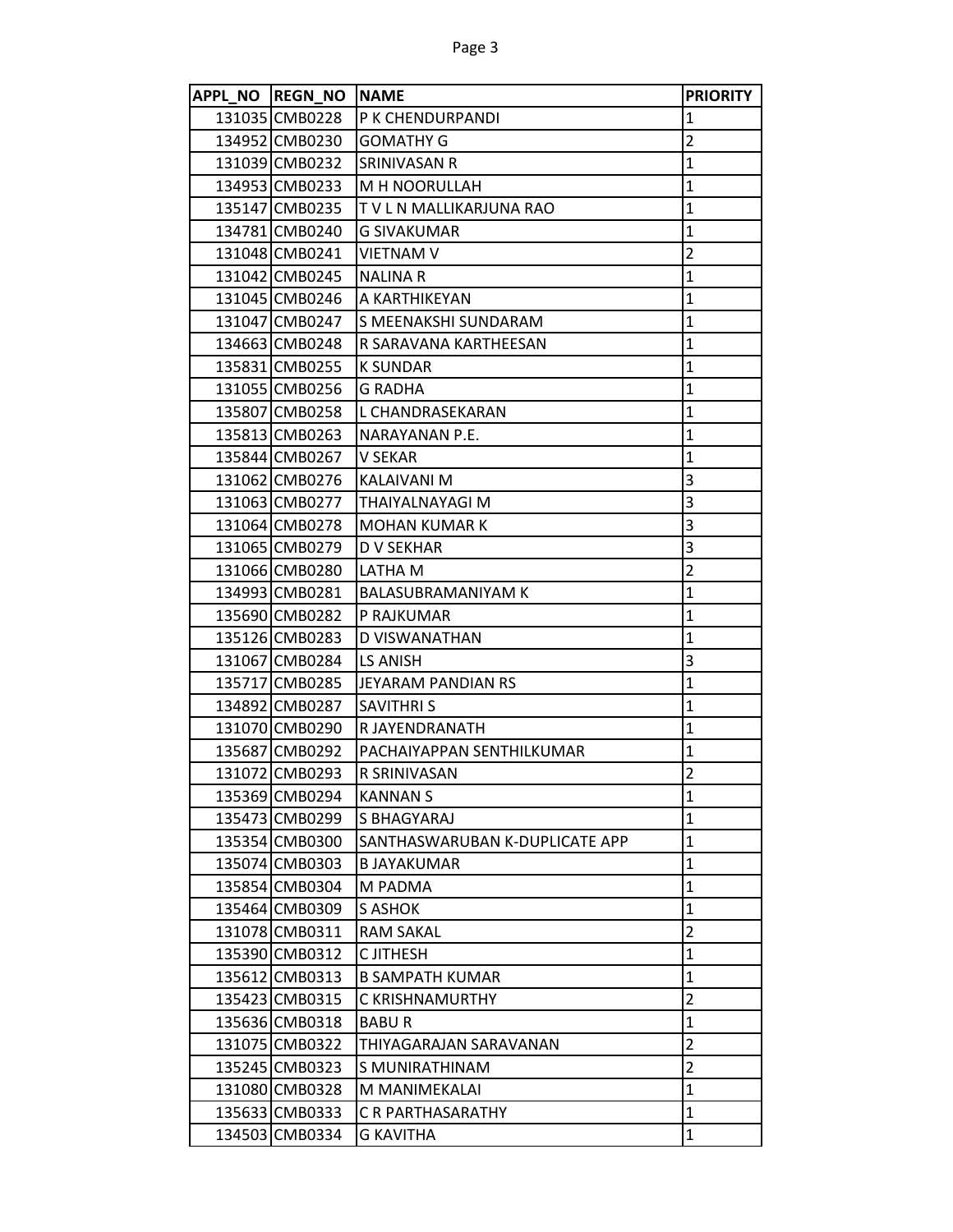| APPL NO REGN NO | <b>NAME</b>                    | <b>PRIORITY</b> |
|-----------------|--------------------------------|-----------------|
| 134679 CMB0335  | K A SADICK BASHA               | $\mathbf 1$     |
| 131089 CMB0339  | N KRISHNAMURTHY                | 3               |
| 135463 CMB0342  | SOLOMON NESAKUMAR S            | $\mathbf{1}$    |
| 131098 CMB0343  | <b>B KRISHNAMOORTHI</b>        | $\mathbf{1}$    |
| 135859 CMB0346  | U MURUGAN                      | 1               |
| 134773 CMB0348  | P NAGARAJAN                    | $\mathbf{1}$    |
| 131084 CMB0351  | K PAL AMUTHA                   | $\overline{2}$  |
| 135613 CMB0352  | <b>M SRIDHAR</b>               | $\mathbf{1}$    |
| 131085 CMB0353  | KANAGALAKSHMI N                | $\overline{2}$  |
| 135120 CMB0354  | PRADEEP KATTA                  | 3               |
| 131090 CMB0363  | <b>MOORTHIS</b>                | $\mathbf{1}$    |
| 135459 CMB0364  | M JAYAKUMAR                    | $\mathbf{1}$    |
| 135359 CMB0370  | P STEEVAN FERNANDEZ            | $\overline{2}$  |
| 131097 CMB0374  | S CHOCKALINGAM                 | $\overline{1}$  |
| 131099 CMB0380  | <b>G BALASUBRAMANIAN</b>       | $\overline{2}$  |
| 135244 CMB0386  | J SIVA SANKAR                  | $\overline{2}$  |
| 131105 CMB0391  | SRIKRISHNAN N N                | $\mathbf{1}$    |
| 131106 CMB0395  | <b>D SUMATHI</b>               | $\mathbf{1}$    |
| 131109 CMB0397  | C AROKIASAMY                   | $\mathbf{1}$    |
| 135494 CMB0401  | CHANDRAPRAKASH KARTHIK         | $\mathbf{1}$    |
| 131113 CMB0402  | PREM CHANDRA                   | $\mathbf{1}$    |
| 131115 CMB0404  | DHANESH CHANDRA PANDEY         | $\mathbf{1}$    |
| 135243 CMB0408  | M SELVA KUMAR                  | $\mathbf{1}$    |
| 134702 CMB0409  | T R MURALIDHARAN               | $\mathbf 1$     |
| 135391 CMB0411  | K PONNAMPALAM                  | $\mathbf{1}$    |
| 131118 CMB0412  | VIJAYAVARMAN M                 | $\mathbf{1}$    |
| 131119 CMB0414  | D RAMAJAYAM                    | $\overline{2}$  |
| 131128 CMB0415  | S AKASH                        | $\mathbf{1}$    |
| 131129 CMB0416  | P SARAVANAN                    | $\mathbf{1}$    |
| 135596 CMB0420  | <b>K MALA</b>                  | $\overline{2}$  |
| 131124 CMB0423  | R SHIVA SUBRAMANYAN            | $\mathbf{1}$    |
| 131125 CMB0424  | M GANESAN                      | 1               |
| 131130 CMB0426  | R RESHMA                       | $\overline{2}$  |
| 131131 CMB0427  | REMESH KUMAR AUTHIMOOLAM NADAR | $\mathbf{1}$    |
| 131132 CMB0428  | SUNDARARAJ G                   | $\overline{2}$  |
| 131133 CMB0430  | P GOMATHI                      | $\mathbf{1}$    |
| 131136 CMB0434  | D PADMINI                      | $\mathbf{1}$    |
| 131139 CMB0438  | J PUSHPALATHA                  | $\mathbf{1}$    |
| 131143 CMB0444  | <b>B KARPAGAM</b>              | $\overline{2}$  |
| 131144 CMB0445  | L KANTHIMATHI                  | $\overline{2}$  |
| 131145 CMB0446  | R SENTHIL KUMAR                | $\mathbf{1}$    |
| 135689 CMB0448  | <b>KRISHNARAJ B</b>            | 1               |
| 131146 CMB0449  | <b>G SURESH BABU</b>           | $\mathbf{1}$    |
| 134821 CMB0450  | SANGAMESWARAN M                | $\mathbf{1}$    |
| 134774 CMB0453  | ABUBAKAR SIDDIQUE RIYASUDEEN   | $\mathbf 1$     |
| 135234 CMB0454  | I ASOK KUMAR                   | $\mathbf{1}$    |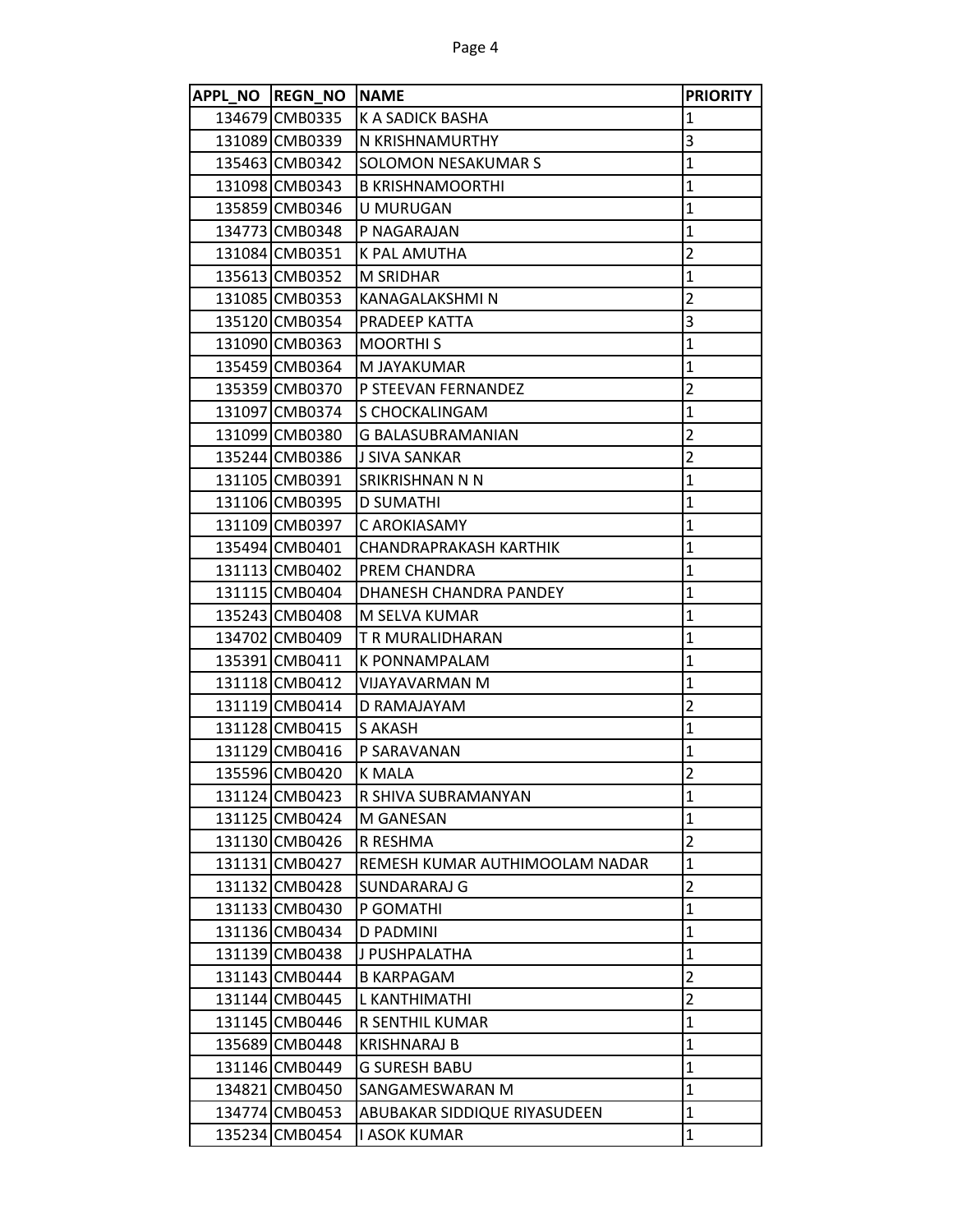| APPL NO REGN NO NAME |                           | <b>PRIORITY</b> |
|----------------------|---------------------------|-----------------|
| 134690 CMB0458       | <b>PREMKUMARS</b>         | 1               |
| 135688 CMB0460       | <b>GOVINDASAMY K</b>      | $\mathbf{1}$    |
| 131150 CMB0461       | SARAVANAN                 | $\overline{2}$  |
| 131152 CMB0463       | SATHISH KUMAR RAGHAVAN    | $\overline{2}$  |
| 134737 CMB0466       | <b>VIJAYAVEL P</b>        | $\overline{2}$  |
| 134738 CMB0468       | <b>KAMALD</b>             | $\overline{2}$  |
| 131155 CMB0470       | R PERIYASWAMY             | $\mathbf{1}$    |
| 135233 CMB0471       | M THANGARATHINAM          | $\mathbf{1}$    |
| 131156 CMB0472       | <b>PERUMALT</b>           | $\overline{2}$  |
| 131163 CMB0479       | G SUBRAMANIA PALLAVAN     | $\overline{2}$  |
| 135774 CMB0481       | RAJU M                    | $\mathbf{1}$    |
| 135602 CMB0482       | <b>SEKAR P</b>            | $\overline{2}$  |
| 131165 CMB0483       | <b>SURENDER C</b>         | $\mathbf{1}$    |
| 135543 CMB0484       | <b>NAVEENSUNDAR S</b>     | 3               |
| 135724 CMB0486       | A ANTHOOS MAXWELL         | 1               |
| 131170 CMB0492       | SAMAYARAJ D               | $\mathbf{1}$    |
| 131172 CMB0494       | <b>DHANESH SASIDHARAN</b> | $\mathbf{1}$    |
| 131173 CMB0496       | lJ SELVAKUMAR             | 1               |
| 131174 CMB0497       | RAMBABU BATTULA           | $\mathbf{1}$    |
| 131175 CMB0498       | <b>SAJITH V S</b>         | $\overline{2}$  |
| 134785 CMB0499       | <b>KASTHURIJ</b>          | $\mathbf{1}$    |
| 131176 CMB0500       | <b>VIGNESH BABU D</b>     | $\mathbf{1}$    |
| 131177 CMB0501       | MANDU VENKATA SADASIVARAO | $\mathbf{1}$    |
| 135187 CMB0503       | N KALAISELVI              | $\overline{2}$  |
| 131190 CMB0505       | AKHILESH KUMAR PANDEY     | 1               |
| 131198 CMB0509       | <b>BHASKER R</b>          | $\overline{2}$  |
| 135460 CMB0512       | <b>SREEKUMARI P</b>       | 1               |
| 135850 CMB0513       | D S BARATH KUMAR          | $\overline{2}$  |
| 131208 CMB0515       | <b>GIRIJA LV</b>          | $\overline{2}$  |
| 131213 CMB0518       | CHITTILLA VISWANATH       | $\mathbf{1}$    |
| 131215 CMB0519       | YUVARAJAN R               | 2               |
| 131218 CMB0521       | SAMUDRAPANDI R            | 3               |
| 131221 CMB0523       | P SUNDARAM                | $\overline{2}$  |
| 135937 CMB0524       | P C CHAITHANYAPANI        | $\overline{2}$  |
| 131223 CMB0525       | <b>KEERTHANAS</b>         | $\mathbf{1}$    |
| 131178 CMB0526       | MAHESHWARAN K R           | $\overline{2}$  |
| 131179 CMB0527       | <b>S S MURUGAN</b>        | $\mathbf{1}$    |
| 134862 CMB0529       | G DEVENDRAN               | $\mathbf{1}$    |
| 134855 CMB0530       | S BALAJI                  | $\mathbf{1}$    |
| 131202 CMB0531       | S NARAYANAMBA             | 3               |
| 135468 CMB0533       | KARUNAKARAN M             | $\mathbf{1}$    |
| 135469 CMB0534       | <b>RAJARAM R</b>          | $\mathbf{1}$    |
| 135419 CMB0536       | SABU GEORGE               | $\overline{2}$  |
| 135418 CMB0537       | <b>RENCE MATHEW</b>       | $\overline{2}$  |
| 131182 CMB0538       | K BANU                    | $\mathbf{1}$    |
| 131186 CMB0543       | RAMARAJAN R               | $\mathbf{1}$    |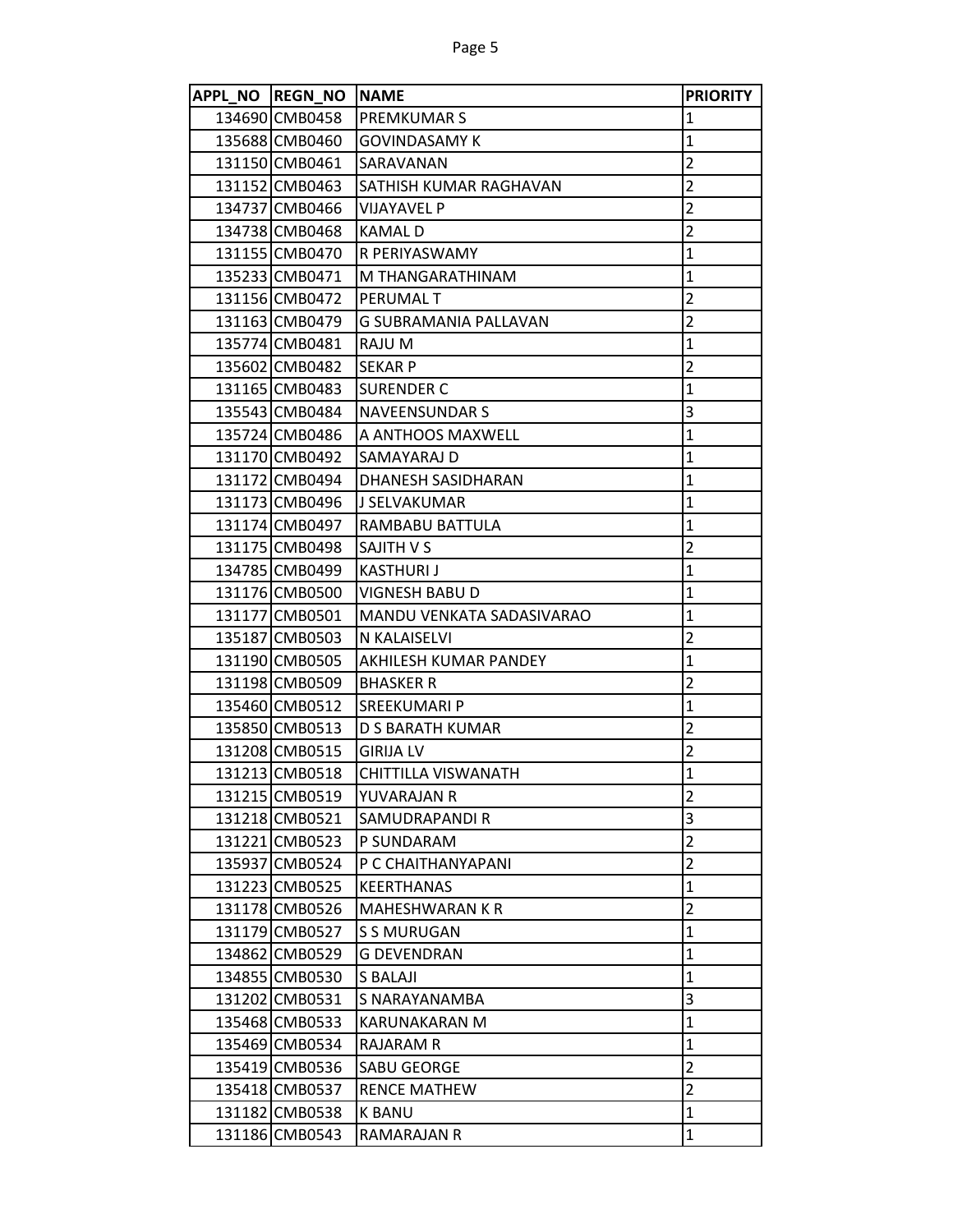| APPL NO REGN NO NAME |                              | <b>PRIORITY</b> |
|----------------------|------------------------------|-----------------|
| 131188 CMB0545       | <b>GEENA G B</b>             | 1               |
| 131189 CMB0547       | <b>IVENKATESAN GANESAN</b>   | 1               |
| 134719 CMB0551       | JEETHY M R                   | $\overline{2}$  |
| 134742 CMB0553       | E SUNDARAVADIVEL             | 1               |
| 131219 CMB0554       | SURESHKUMAR S                | $\overline{2}$  |
| 131205 CMB0563       | S SIVARAMAN                  | $\mathbf{1}$    |
| 131204 CMB0565       | PONNIAHNADAR RAJENDRAN       | $\mathbf{1}$    |
| 131201 CMB0567       | <b>RAJESH M</b>              | $\overline{2}$  |
| 131199 CMB0568       | <b>ROJARAMANI S</b>          | 2               |
| 131196 CMB0569       | SREEPRIYA BHARATHAN          | $\overline{2}$  |
| 135789 CMB0571       | D JAGAN MOHAN                | 1               |
| 135422 CMB0572       | <b>SAMBAMOORTHY</b>          | 3               |
| 134733 CMB0574       | <b>SUGANTHI V</b>            | 3               |
| 135123 CMB0575       | MEDASANI DORASWAMY NAIDU     | 3               |
| 135744 CMB0579       | T RAMANEESWARI               | 1               |
| 135299 CMB0582       | <b>SHANMUGAM G</b>           | $\overline{2}$  |
| 134754 CMB0584       | G SRINVASA RAO               | $\mathbf{1}$    |
| 135767 CMB0589       | <b>S NAVANEETHA KRISHNAN</b> | $\mathbf{1}$    |
| 135918 CMB0591       | <b>PERUMAL K</b>             | $\mathbf{1}$    |
| 131206 CMB0594       | S PANNEER SELVAM             | 1               |
| 135461 CMB0595       | IP JAYAMANI                  | 1               |
| 134971 CMB0596       | U LAVANYA                    | $\overline{2}$  |
| 131225 CMB0601       | S BALAJI                     | $\overline{2}$  |
| 135917 CMB0606       | VASUDEVAN N                  | $\mathbf{1}$    |
| 135869 CMB0609       | P MURALIDHARAN NAIR          | $\mathbf{1}$    |
| 134889 CMB0610       | SRIPRIYA VENKATESH           | $\mathbf{1}$    |
| 135082 CMB0613       | R POORNIMA                   | 1               |
| 135197 CMB0615       | <b>SARLATHA SURESH</b>       | $\mathbf{1}$    |
| 135812 CMB0616       | JANAKI RAMESH                | $\overline{2}$  |
| 135827 CMB0618       | <b>SUDHAKAR</b>              | $\overline{2}$  |
| 131251 CMB0620       | <b>R SHINEE</b>              | $\mathbf{1}$    |
| 134967 CMB0623       | <b>ANTO KUMAR C</b>          | 3               |
| 131258 CMB0628       | THANGARAJU N                 | 3               |
| 134911 CMB0629       | CHINTHAPATLA SATHI SH BABU   | 3               |
| 135496 CMB0631       | <b>S SAMUEL CHELLIAH</b>     | $\mathbf{1}$    |
| 135273 CMB0632       | PREMKUMAR P                  | $\overline{2}$  |
| 134839 CMB0633       | SAKTHIVEL S                  | $\mathbf{1}$    |
| 131248 CMB0634       | U BALASUBRAMANIAM            | $\mathbf{1}$    |
| 135290 CMB0638       | G KUMAR                      | $\mathbf{1}$    |
| 131235 CMB0639       | MAHALAKSHMI VENKATAGIRI      | 1               |
| 131233 CMB0641       | <b>G PREMALATHA</b>          | $\overline{2}$  |
| 135924 CMB0642       | JAYAPRAKASH P                | 3               |
| 131230 CMB0643       | S D PREMKUMAR                | $\mathbf{1}$    |
| 131228 CMB0645       | AMAL KANTI BERA              | $\overline{2}$  |
| 135814 CMB0648       | SNAGALAKSHMI                 | $\overline{2}$  |
| 131226 CMB0649       | SHYAMAL NATH                 | $\mathbf{1}$    |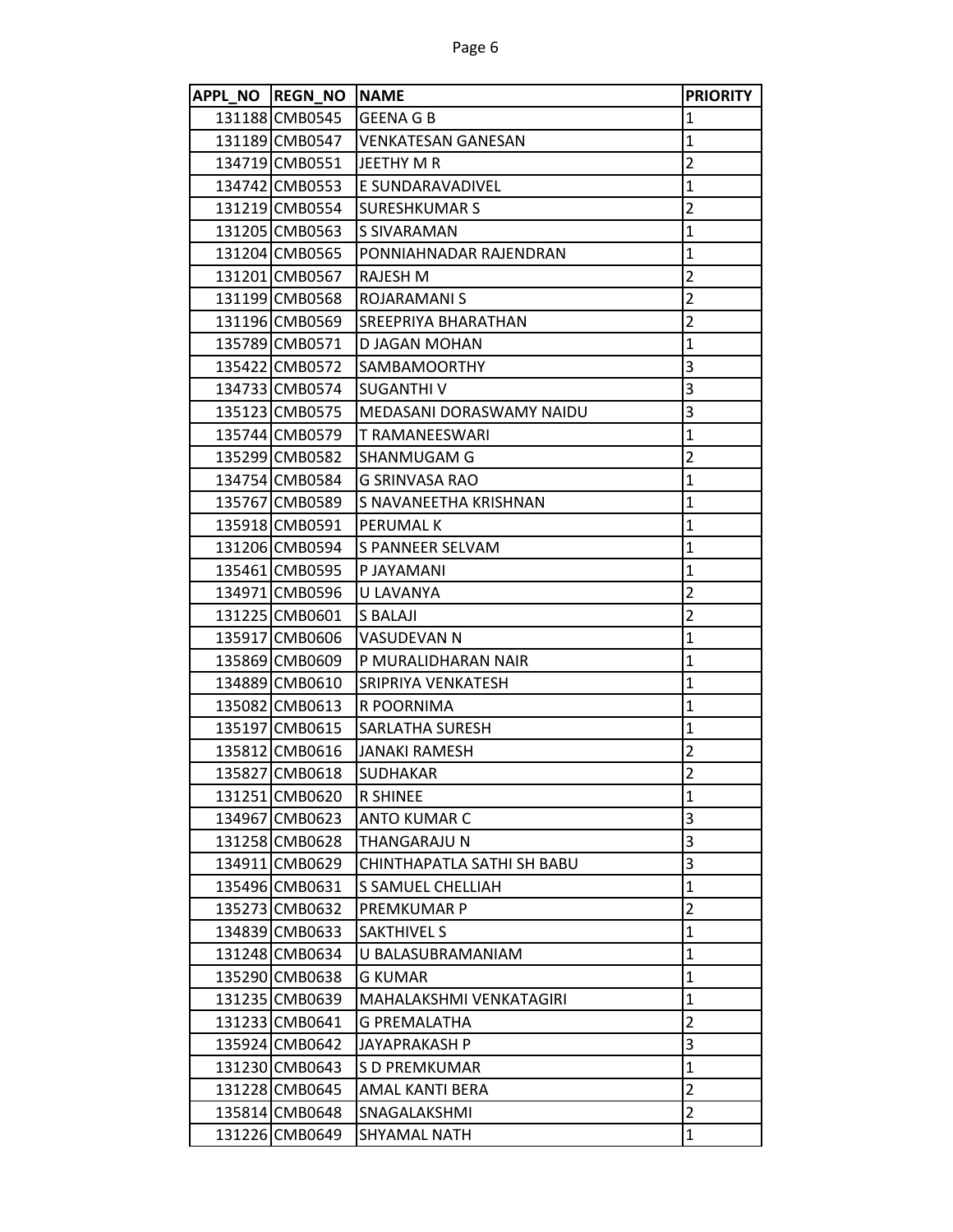| APPL NO REGN NO NAME |                               | <b>PRIORITY</b>         |
|----------------------|-------------------------------|-------------------------|
| 131242 CMB0652       | RADHA VIJAYKUMAR              | 1                       |
| 135864 CMB0658       | RAGHU RAMA TRIVENGADAM        | $\overline{2}$          |
| 131250 CMB0664       | R DHANARAJ                    | $\overline{2}$          |
| 135845 CMB0669       | N VANDANA                     | $\overline{2}$          |
| 135847 CMB0671       | M URANGAN                     | $\mathbf{1}$            |
| 131255 CMB0674       | A N RANGANATHAN               | $\mathbf 1$             |
| 131322 CMB0676       | D SANKARANARAYANAN            | $\mathbf 1$             |
| 135838 CMB0682       | S SABARIRAJAN VAGULAPARNAM    | $\mathbf 1$             |
| 135810 CMB0690       | <b>MANAVALAN</b>              | $\mathbf{1}$            |
| 131272 CMB0696       | A R PARTHASARATHY             | $\overline{c}$          |
| 131269 CMB0697       | <b>P VASUDEVAN</b>            | $\overline{2}$          |
| 135943 CMB0700       | N BHAGAWAN DOSS               | $\mathbf{1}$            |
| 131289 CMB0705       | <b>S S SAIPRIYA</b>           | $\overline{2}$          |
| 131283 CMB0708       | NARAYANAMURTHY R              | $\overline{2}$          |
| 131281 CMB0711       | R SIVASANKARAN                | $\mathbf{1}$            |
| 131276 CMB0714       | <b>K GIRIDHARAN</b>           | $\overline{2}$          |
| 135246 CMB0724       | T C SIVAKUMAR                 | $\mathbf 1$             |
| 135764 CMB0730       | <b>B RAGUNATHAN</b>           | $\mathbf{1}$            |
| 131268 CMB0731       | S MAHESWARI                   | $\mathbf 1$             |
| 135097 CMB0737       | PULLURU JANAKIRAM             | $\mathbf{1}$            |
| 131278 CMB0739       | R KALAISELVI                  | $\mathbf 1$             |
| 135225 CMB0741       | M S JAYESH                    | $\mathbf 1$             |
| 135906 CMB0742       | <b>MANOJ SHANKAR KDS</b>      | 3                       |
| 135289 CMB0747       | A B SUMATHI                   | $\mathbf{1}$            |
| 135927 CMB0748       | K VISALAKSHI                  | $\mathbf 1$             |
| 135031 CMB0749       | DR H PADMANABHA SARMA         | $\mathbf 1$             |
| 131344 CMB0751       | N MUTHUKRISHNAN               | $\mathbf{1}$            |
| 131343 CMB0752       | <b>SYED FAZAL AHMAD</b>       | $\mathbf 1$             |
| 131341 CMB0754       | P SUBRAMANIAM                 | $\mathbf{1}$            |
| 131340 CMB0755       | <b>G VENKATESAN</b>           | $\mathbf{1}$            |
| 135597 CMB0757       | <b>HARIBASKAR K G</b>         | $\overline{\mathbf{c}}$ |
| 131339 CMB0758       | DAYALAN KRISHNASAMI           | $\mathbf{1}$            |
| 131338 CMB0759       | PRAVEEN KUMAR                 | $\mathbf{1}$            |
| 131321 CMB0762       | RAMANATHAN VENKATACHALAM      | 3                       |
| 134903 CMB0765       | <b>ERUSAN R</b>               | $\mathbf 1$             |
| 131313 CMB0769       | JAIKHAN J                     | $\mathbf{1}$            |
| 131309 CMB0771       | RAVINUTHALA VENKATA SUBBA RAO | $\mathbf{1}$            |
| 134683 CMB0772       | <b>G HEMALATHA</b>            | $\mathbf{1}$            |
| 134570 CMB0774       | P REGINA                      | $\overline{2}$          |
| 131352 CMB0777       | VIJAYALAKSHMY KRISHNAN NAYAR  | $\mathbf{1}$            |
| 135595 CMB0779       | <b>BALAJI GOPAL</b>           | 3                       |
| 131350 CMB0780       | RAMALINGAM J                  | $\mathbf{1}$            |
| 131349 CMB0782       | <b>SUJATHA J</b>              | 3                       |
| 131346 CMB0785       | V BABUSWAMY                   | $\mathbf{1}$            |
| 135594 CMB0788       | VENKATRAJ NAMMALWAR           | $\overline{2}$          |
| 131318 CMB0790       | P N RUTH ANNAPOORANAM         | $\overline{2}$          |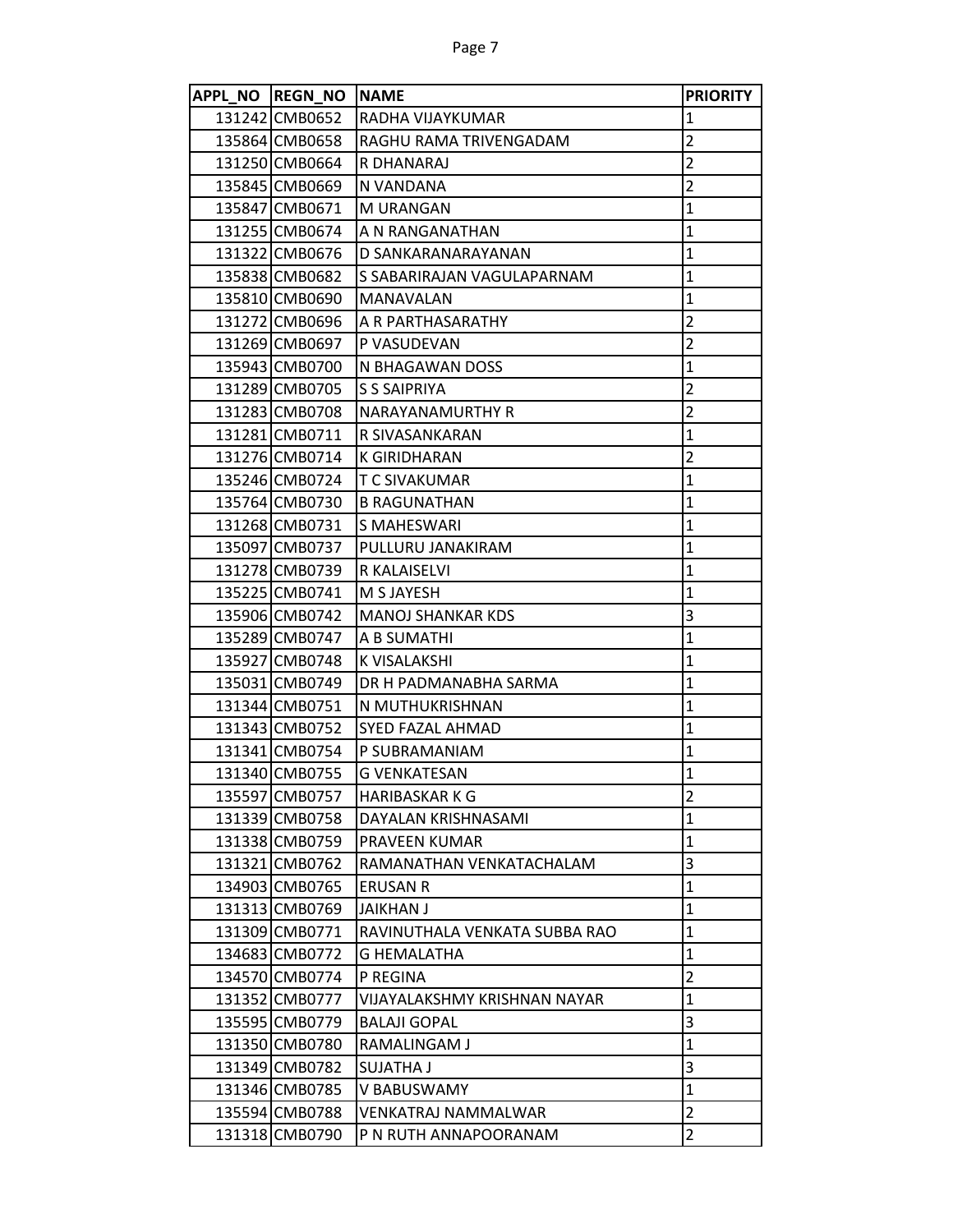| APPL NO REGN NO NAME |                         | <b>PRIORITY</b>         |
|----------------------|-------------------------|-------------------------|
| 134836 CMB0791       | <b>BALAKRISHNAN R</b>   | 2                       |
| 134873 CMB0792       | <b>S VIJAYARENGAN</b>   | $\mathbf{1}$            |
| 131317 CMB0793       | T M MUKUNDAN            | 3                       |
| 131303 CMB0800       | <b>K KUMARAN</b>        | 1                       |
| 131335 CMB0802       | VIJAYA RAJAGOPAL        | 2                       |
| 135696 CMB0803       | <b>BHALKESHWAR</b>      | $\overline{2}$          |
| 134975 CMB0805       | GOSALA VIJAYA KUMAR     | 1                       |
| 135297 CMB0806       | <b>G JAGANATHAN</b>     | 1                       |
| 135877 CMB0807       | <b>V CHANDRA SEKAR</b>  | $\mathbf{1}$            |
| 131333 CMB0810       | R SUNDARAM              | 2                       |
| 135992 CMB0813       | P ETHIRAJ               | 1                       |
| 135640 CMB0815       | I JOHN J                | 2                       |
| 135697 CMB0817       | P NARAYNAN              | 2                       |
| 131329 CMB0819       | SATHIYAMURTHY B         | 2                       |
| 131328 CMB0820       | RAVINDRAN R             | 2                       |
| 135958 CMB0821       | <b>RAMALINGAM K</b>     | 1                       |
| 131336 CMB0825       | RAVICHANDRAN N          | 1                       |
| 135934 CMB0826       | PVENKATESULU            | 1                       |
| 131308 CMB0827       | K SHANMUGAM             | $\overline{2}$          |
| 135415 CMB0829       | <b>HARINI C</b>         | 2                       |
| 131307 CMB0830       | CA DOMINIC SAVIO        | 2                       |
| 131305 CMB0832       | S YAMUNAKARAN           | $\mathbf{1}$            |
| 131304 CMB0833       | <b>K ANNAMALAI</b>      | 1                       |
| 135567 CMB0834       | S SATHISH KUMAR         | 2                       |
| 131300 CMB0839       | P R KALIYAPERUMAL       | $\mathbf{1}$            |
| 131299 CMB0841       | KRISHNAA KA             | $\overline{2}$          |
| 135770 CMB0843       | J VIGNESH KAMAR         | 3                       |
| 131297 CMB0844       | R NARAYANABARATHI       | $\mathbf{1}$            |
| 135956 CMB0849       | S RAJKUMAR              | 2                       |
| 131357 CMB0854       | <b>DHAMODARAN</b>       | $\overline{\mathbf{c}}$ |
| 131355 CMB0858       | C K SYED SHAFFI         | 3                       |
| 134698 CMB0859       | K KARUNANITHI           | 1                       |
| 135747 CMB0860       | N GOKILAKANNAN          | 3                       |
| 134743 CMB0861       | K ARUMUGAM              | 1                       |
| 131358 CMB0865       | T MATHIVANAN            | 2                       |
| 131359 CMB0866       | M VADIVEL MANI          | $\mathbf{1}$            |
| 131360 CMB0867       | N SRITHARAN             | 1                       |
| 135555 CMB0869       | JINI K J                | $\mathbf{1}$            |
| 131365 CMB0873       | RAMAMURTHY SESHADRI     | 3                       |
| 131366 CMB0874       | R INDRA KUMARI          | 2                       |
| 131393 CMB0878       | C R NARASIMHAN          | $\mathbf{1}$            |
| 136007 CMB0880       | T PAUL RAJA SEKARAN     | 2                       |
| 136006 CMB0881       | P ANGELIN GRACE SHALINI | 3                       |
| 135698 CMB0882       | K GANAPATHI             | 1                       |
| 131390 CMB0884       | P GURUNATHAN            | 1                       |
| 131389 CMB0885       | S M JEYALAKSHMI         | 1                       |